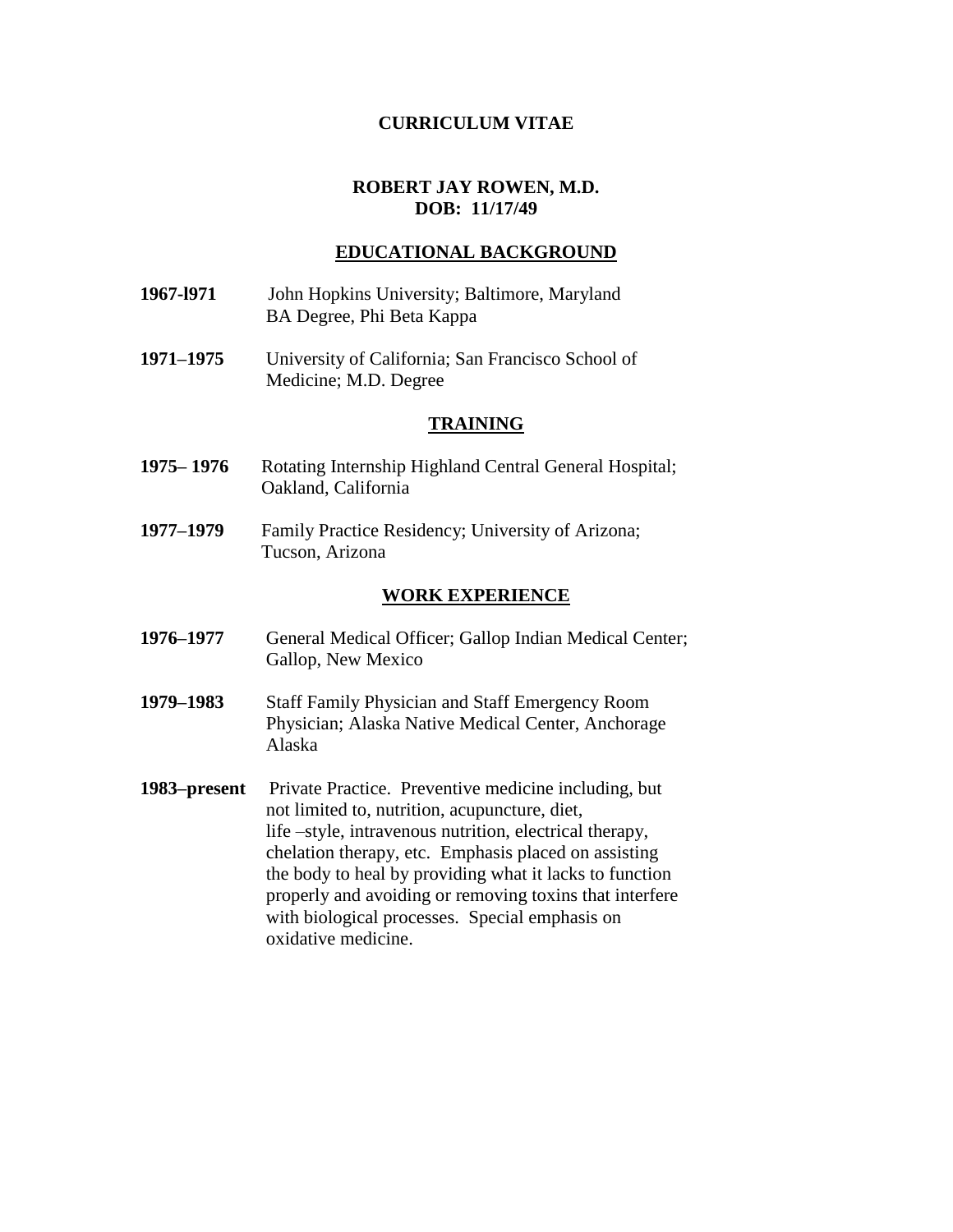# **CERTIFICATIONS**

American Board of Family Practice – l980; recertified – l986, l993, 2000 American Board of Emergency Medicine – November l985, recertified - 1999 American Board of Chelation Therapy – November l986; recertified - l994 American Board of Oxidative Medicine – l996 Fellow – American Academy of Family Physicians Diplomate – American Academy of Pain Management

# **PROFESSIONAL ORGANIZATIONS**

American College of Advancement in Medicine American Academy of Environmental Medicine International Association of Oxidative Medicine (elected president 3-01)

### **COMMISSIONS**

Public Member, Alaska Natives Commission – June, l992 Appointed to 4 year term on the Alaska State Medical Board by Governor Hickel, July l992

# **PUBLICATIONS**

- 1. "Hypnotic Age Regression in the Treatment of a Self-Destructive Habit: Trichotillomania", American Journal of Hypnosis, Jan 1979
- 2. "Alaska Legislative Miracle: Freedom of Choice" Townsend Newsletter for Doctors, November, l990 Health Freedom News, September, l990
- 3. "Ultraviolet Blood Irradiation Therapy (Photo-Oxidation): The Cure that Time Forgot", Int. J. Biosocial and Medical Research Vol. 14 (2), 115-132, l996
- 4. Editor –In –Chief: *Second Opinion*, a monthly medical newsletter, July 2001 to present. Publisher: Soundview Publications, Atlanta Georgia

# **MOST NOTABLE ACHIEVEMENT**

Engineered the introduction and passage of North America's first statutory protection of unconventional medicine through the Alaska Sate Legislature, l990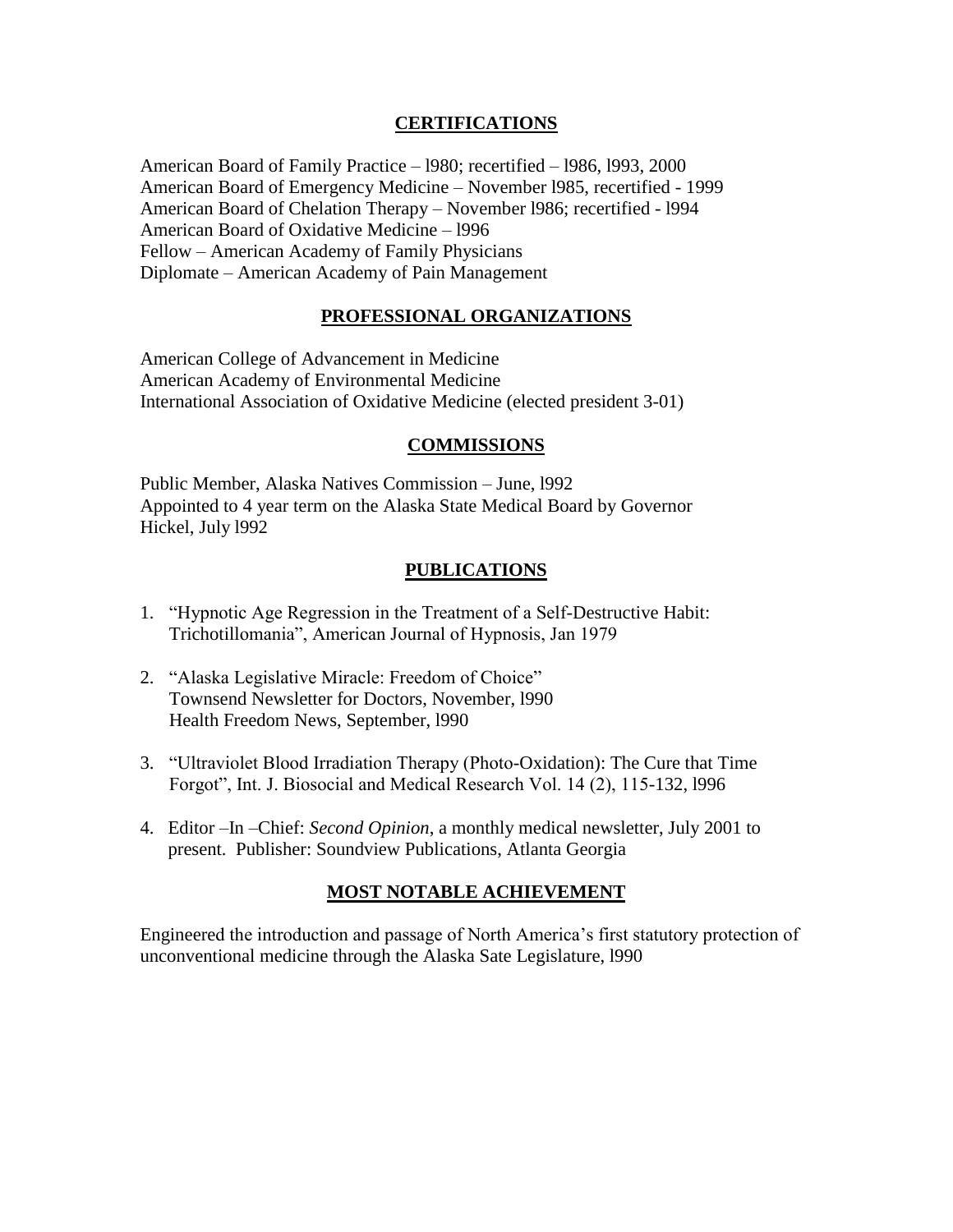# **SPEAKING ENGAGEMENTS**

American Academy of Advancement in Medicine, San Diego, California, November, l998. Topic – Biologic Determinants of Health/Disease

International Bio-Oxidative medicine Association, Dallas, Texas, March, l995. Topic – Photo-Oxidation

International Association of Oxidative Medicine Workshop, Phoenix, Arizona, October, l995. Keynote Speaker; topic - Photo-Oxidation and Ozone

Cancer Control Society, September, 1996. Keynote Speaker; topic – Photo-Oxidation

American Academy of Environmental Medicine, Boston, MA, October, 1996. Keynote Speaker; topic – Photo-Oxidation

American College of Advancement in Medicine, Palm Springs, CA, November, 1996. Keynote Speaker; topic – Photo-Oxidation

Great Lake College of Advancement in Medicine, Ashville, NC, February, l997; topic – Photo-Oxidation

International Association of Oxidative Medicine, Anchorage, AK, May, l997. Keynote Speaker; Topics – Photo-Oxidation; The Dental Connections to Systemic Disease; and Colon Health and Connections to Systemic Disease

International Association of Oxidative Medicine, 1995-2002. Faculty Speaker at semiannual workshops on oxidative medicine; topics – Ultraviolet Blood Irradiation Therapy; and Ozone Therapy

Orthomolecular Society Annual Meeting, San Francisco CA, February 2002, topic - Ultraviolet Blood Irradiation Therapy

Great Lakes College of Clinical Medicine, Pittsburgh, PA, September, 2000; Topic - Photo-oxidation

Sixteen years of radio medical talk show experience, l985 – 2001

International Oxidation Medicine Association special workshop on Insulin Potentiation Therapy, Las Vegas, NV February, 2001, Oklahoma City, OK June 200, Dallas, TX April 2002